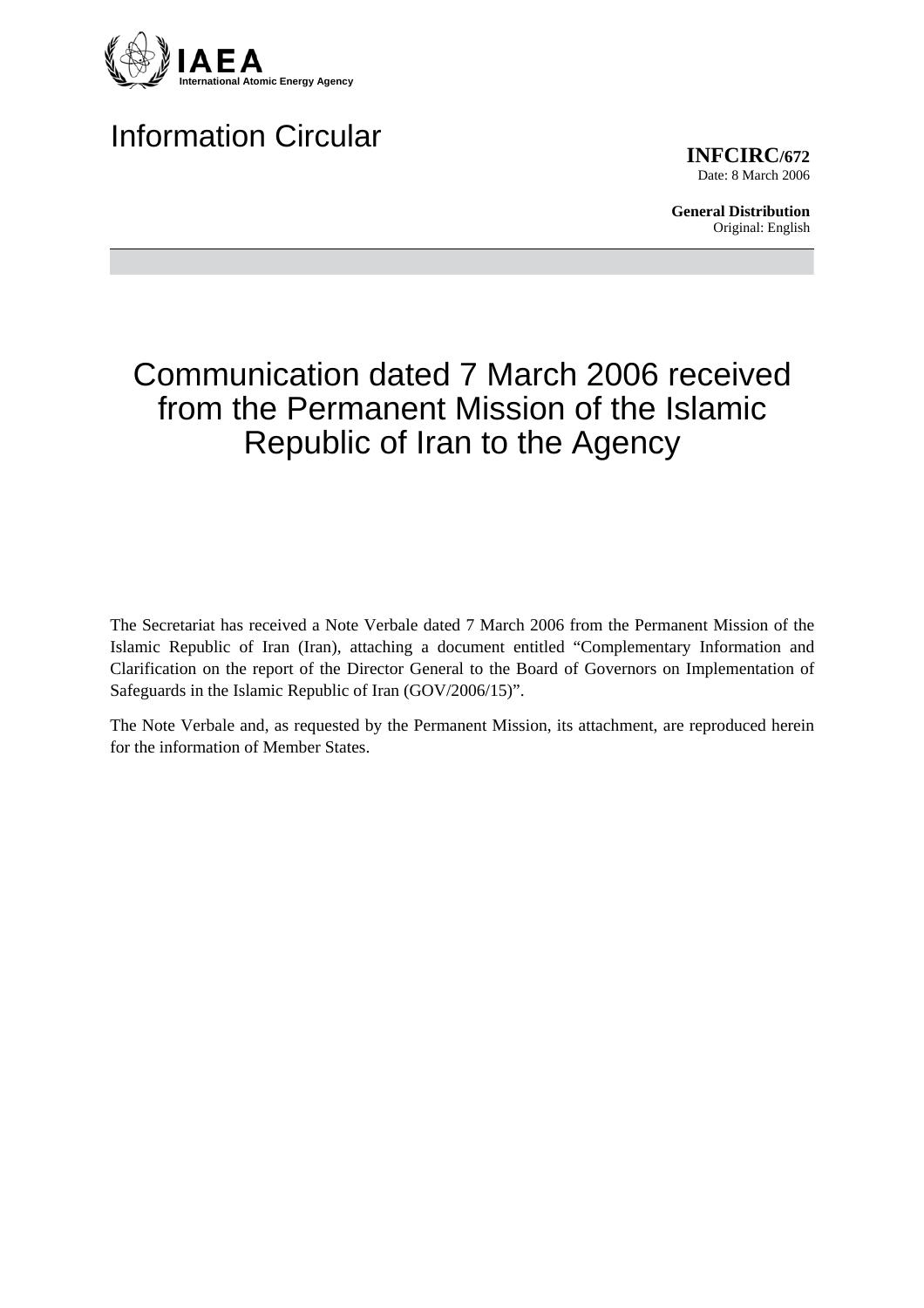In the name of God



## **Permanent Mission of ISLAMIC REPUBLIC OF IRAN** to the International Atomic Energy Agency(IAEA)

Heinestr. 19/1/1 A-1020 Vienna/Austria Phone: (0043-1) 214 09 71 Fax: (0043-1) 214 09 73 E-mail: PM.Iran IAEA@chello.at

No. 51/2006

March 7, 2006

The Permanent Mission of Islamic Republic of Iran to the International Atomic Energy Agency presents its compliments to the Agency's Secretariat and has the honor to request the enclosed document entitled "Complementary Information and Clarification on the report of the Director General to the Board of Governors on Implementation of Safeguards in the Islamic Republic of Iran  $(GOV/2006/15)$ ", to be published as an official INFCIRC document and make it available to the public through the IAEA website.

The Permanent Mission of Islamic Republic of Iran to the International Atomic Energy Agency avails itself of this opportunity to renew to the Agency's Secretariat the assurances of its highest consideration.



Secretariat Attn: Mr. Kwaku Aning Secretary, IAEA, P.O. Box 100, A-1400 Vienna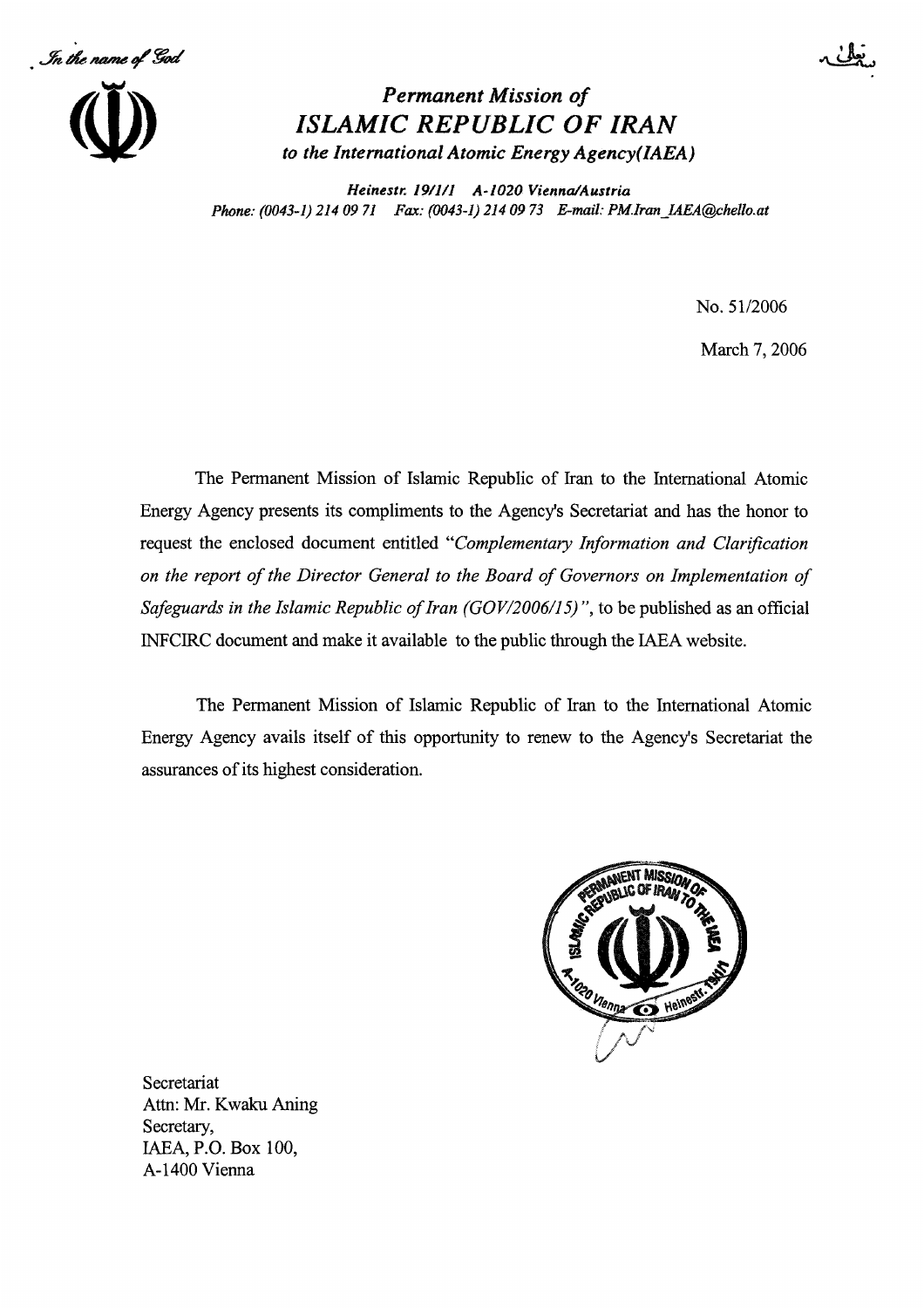#### **Complementary Information and Clarification Provided by the Islamic Republic of Iran on The report of the Director General to the Board of Governors on Implementation of Safeguards in the Islamic Republic of Iran (GOV/2006/15)**

The purely technical nuclear issue of the Islamic Republic of Iran is politicized. The bias, exaggerated and unjustified information has mislead the international community. Due to technical nature of the issue, it requires details elaboration otherwise will create confusions for non professional individuals. The followings are additional information and clarifications aimed at facilitating better understanding of the scope and nature of the nuclear activities of the Islamic Republic of Iran:

It should be recalled that the application of over 3 years Agency's robust inspections system and extraordinary cooperation made by the Islamic Republic of Iran with the Agency is a matter of high importance.

It should also be recalled that Iran has fully cooperated in provision of voluminous information, granting many accesses to different locations even military sites, arranging interviews with individuals, submission of non-safeguards related information, permission for taking large number of environmental samples from nuclear and non nuclear sites and even from military sites, over thousands of hours of meetings with experts in understanding the detail of every subject, which arrived to close to over more than 1700 man-days of inspection, therefore the Agency has full understanding on every part of the program and has achieved progress on the matters. The list of numerous progress as well as the achievements are already reflected in various DG's report thus it will be refrained from repetition.

It is expected that the Agency makes outmost efforts based on technical rather than political grounds. However, refraining from entering into details of the DG report (GOV/2006/15), the followings comments are focused on some paragraphs of the report, which have created more confusion:

#### **Para 20:**

It has to be noted that the document has been presented to the Agency in previous occasions. Only one and half pages out of the total 15-page document includes general information on casting which technically is nothing more than machining a metal that could be conducted by normal workshops. The rest of the document covers the general information on converting the UF6 to metal. This information is much less than the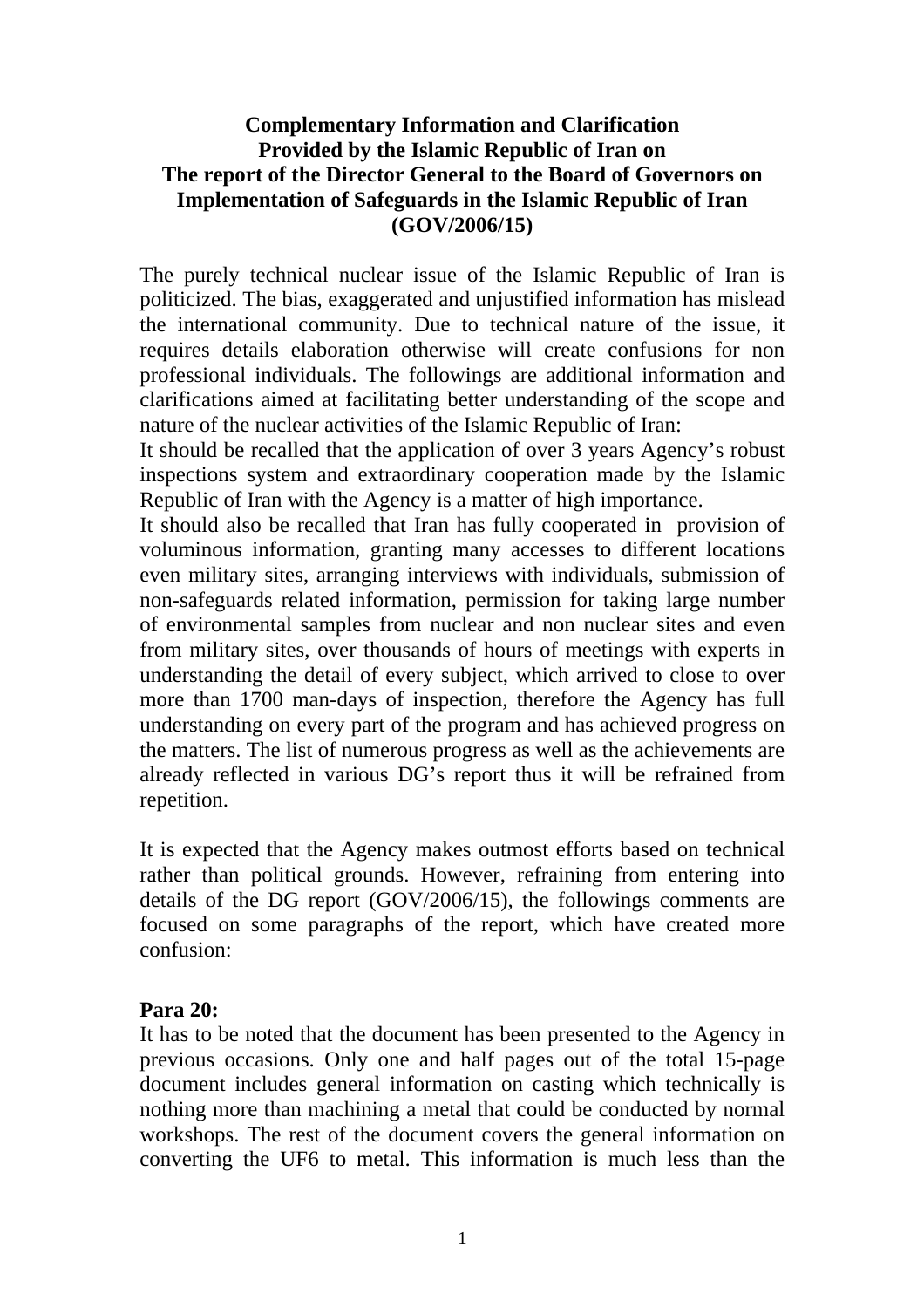comprehensive information that exists at the Uranium Conversion Facility (UCF) which is fully under the Agency's safeguards. It should be reiterated that the document has always been and will be available for the Agency and thus the phrase "Iran again declined to provide" is not unjustified.

## **Para 34:**

It is needed to clarify that the phrase "Iran declined to make him available to the Agency for an interview" should be corrected. As reported in para 36 -although these interviews were beyond the Safeguards Agreement and Additional Protocol- the individual in question has in fact been interviewed by the DDG-SG.

## **Para 35:**

Referring to DG's statement in June 2005 which says " … I would also ask Iran to support the Agency's efforts to pursue further its investigation of the Lavizan-Shian and Parchin sites, by working to reach agreement on modalities currently under discussion, that would provide the Agency with access to dual-use equipment and other information related to the Lavizan-Shian site", a modality was agreed and performed.

In this regard, following points should be noted:

- There is no reference to the agreed modality in the DG report.
- According to the said modality, it was agreed that only an additional equipment list be provided by the Agency and *in situ* examination of the equipment and environmental sampling be provided which was promptly implemented. However, on the contrary, the Agency has presented another list for the first time.
- Such an extraordinary cooperation beyond Safeguards obligations and even beyond the Additional Protocol, have not been dully reflected in the report.

## **Para 36:**

The phrase "use of electronic derive equipment, power, supply equipment, laser equipment and vacuum equipment" is incorrect, since none of the said items have been purchased. However, Iran submitted the documents on inquiries to the Agency in order to facilitate the prompt conclusion of the issue.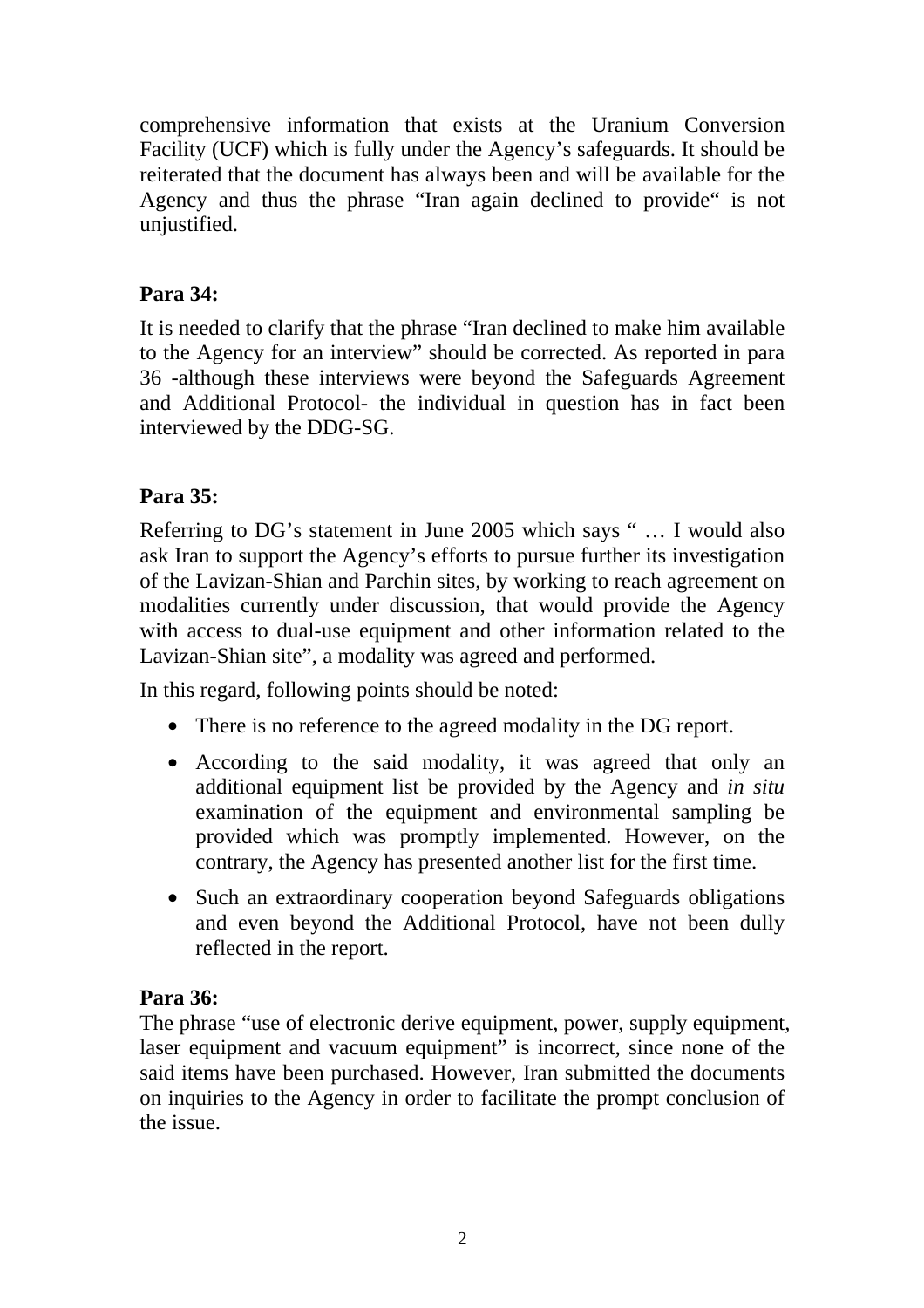## **Para 37:**

Concerning the information on the inquiries of special steels, titanium and special oil, it has to be noted that the information was provided to the Agency during the meeting on 26 January 2006.

#### **Para 38:**

The sentence "Iran declined to address the other topics" which is repeated in para 40, is not well elaborated since Iran has always declared its readiness to take into consideration and provide clarifications on any issues which are related to the statutory mandate of the Agency.

#### **Para 46:**

As far as the phrase "concealment and breaches" is concerned, it has to be noted that maximum which has occurred was failure in timely reporting of items which have been proven not being related to prohibited activities. Therefore, the phrase "resulted in many breaches of its obligations to comply with Agreement" in Para 46, is not justified. It has to be further noted that:

The Director General paid his first visit to Iran in the year 2000, where he was thoroughly informed about the intention of the AEOI in undertaking certain activities in the field of nuclear fuel cycle technology and construction of their facilities such as the Uranium Conversion Facility (UCF). Although Iran had not yet adhered to the newly modified Subsidiary Arrangement, nevertheless it had willingly submitted the DIQ of Uranium Conversion Facility in Esfahan. The Agency received the DIQ of UCF in 2000 that is almost 4 years before Iran was obliged to inform the IAEA under its comprehensive Safeguards Agreement (INFCIRC/214). Therefore the notion of the revelation of undeclared activities such as UCF or concealment is absolutely incorrect.

The phrase "Concealment" which was first used by US and later by the Agency Secretariat in its reports is absolutely incorrect and misleading. Lack of reporting of the activities such as establishment of nuclear facility which Iran was obliged to inform the Agency through providing DIQ under its Comprehensive Safeguards Agreement (INFCIRC/214) only 180 days before the defined nuclear material are received by facility, is not a concealment.

Even if the construction of the Bushehr Nuclear Power Plant was started almost 25 years ago, but Iran was obliged to report its existence and give specification only 180 days before nuclear material (the fuel) is received in the plant. The same is applied to other facilities such enrichment plant at Natanz, uranium conversion Facility (UCF), which the Agency was informed even four years before Iran was obliged to do so. It has to be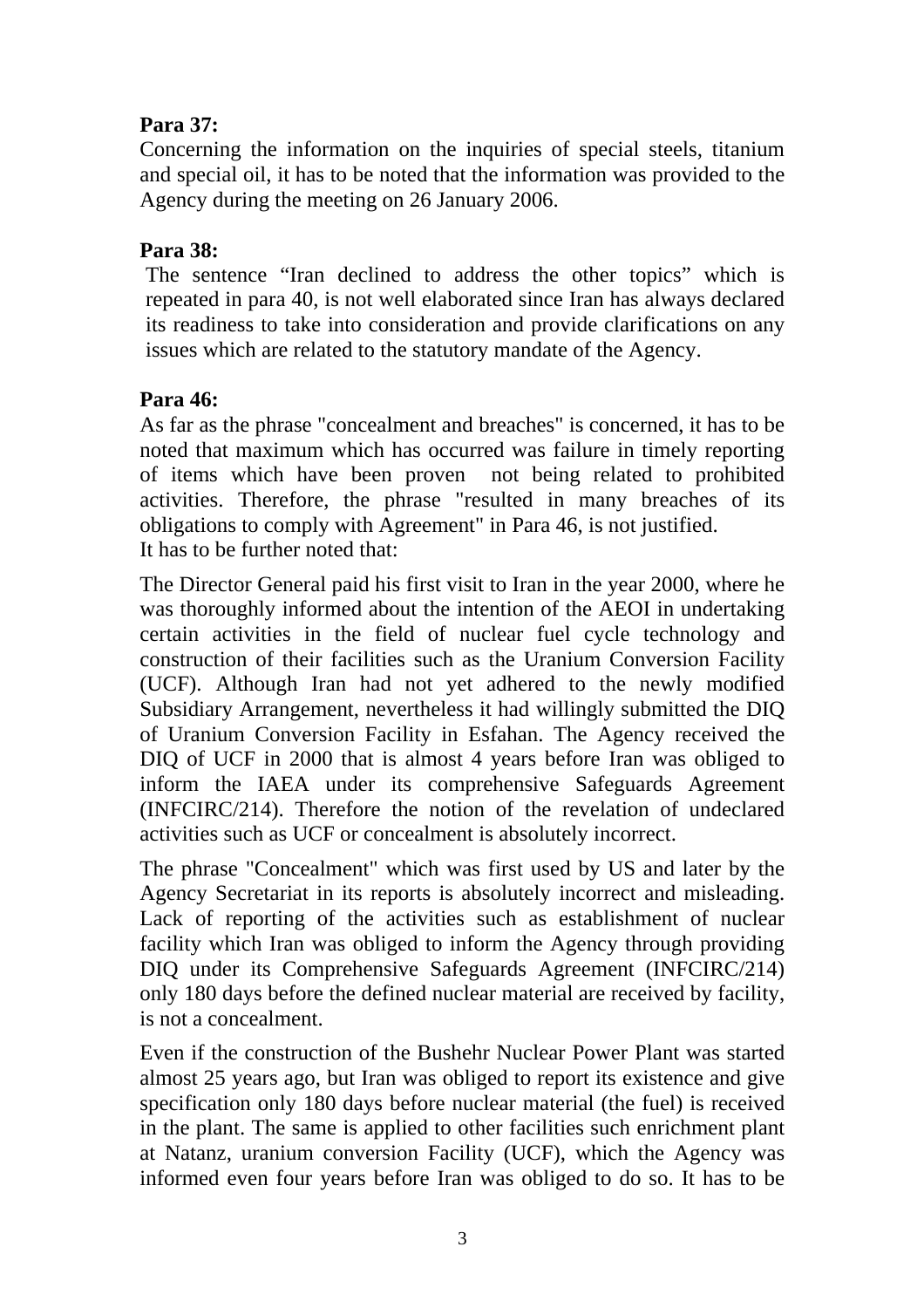noted that the Safeguards Implementation Reports (SIR) of the Agency includes a lot of failures by other Member States which have not been highlighted.

The last but not the least, is the fact that the Agency is legally neither in position nor it could judge the intention of Member States, thus the use of the concealment phraseology is out of context.

#### **Para 49:**

Concerning the issue of HEU and LEU contamination, it has to be noted that Iran has informed the followings from the beginning of 2003:

- Such contaminations are not from Iran's activities, and
- The origin of contaminations is from abroad coming through imported contaminated components.

Iran has provided to the Agency extensive sampling, interviews and voluntarily presented all related documents. After the Agency's evaluation and partial investigations outside Iran, the Agency has concluded in September 2005 that "the results of the environmental sample analysis tend, on balance, to support Iran's statement about the foreign origin of most of the observed HEU contamination". The Agency concluded veracity of Iran's statement in this regard after long time.

However, during the process of investigation at each stage, the Agency was reporting and concluding base on its preliminary results which proved later to be immature and incorrect.

Eventually, the analyses of sampling from components from third country have proved the information received from Iran. The few spots on the spectrum which is the result of problems in mathematical modeling, as the DDG-SG of the Agency informed in the technical briefing on 3rd March 2006, should not create confusions and used as an excuse for leaving the file of P1& P2 opened.

## **Para 50:**

Islamic republic of Iran has already provided extensive information on P1& P2 chronology thorough interview with the individuals involved, full access to various sites, swipe sampling, documentation regarding procurement, shipment and detailed confidential information on the interaction with the intermediaries. The Agency should not judge and conclude the issues base on biased and unreliable information, where it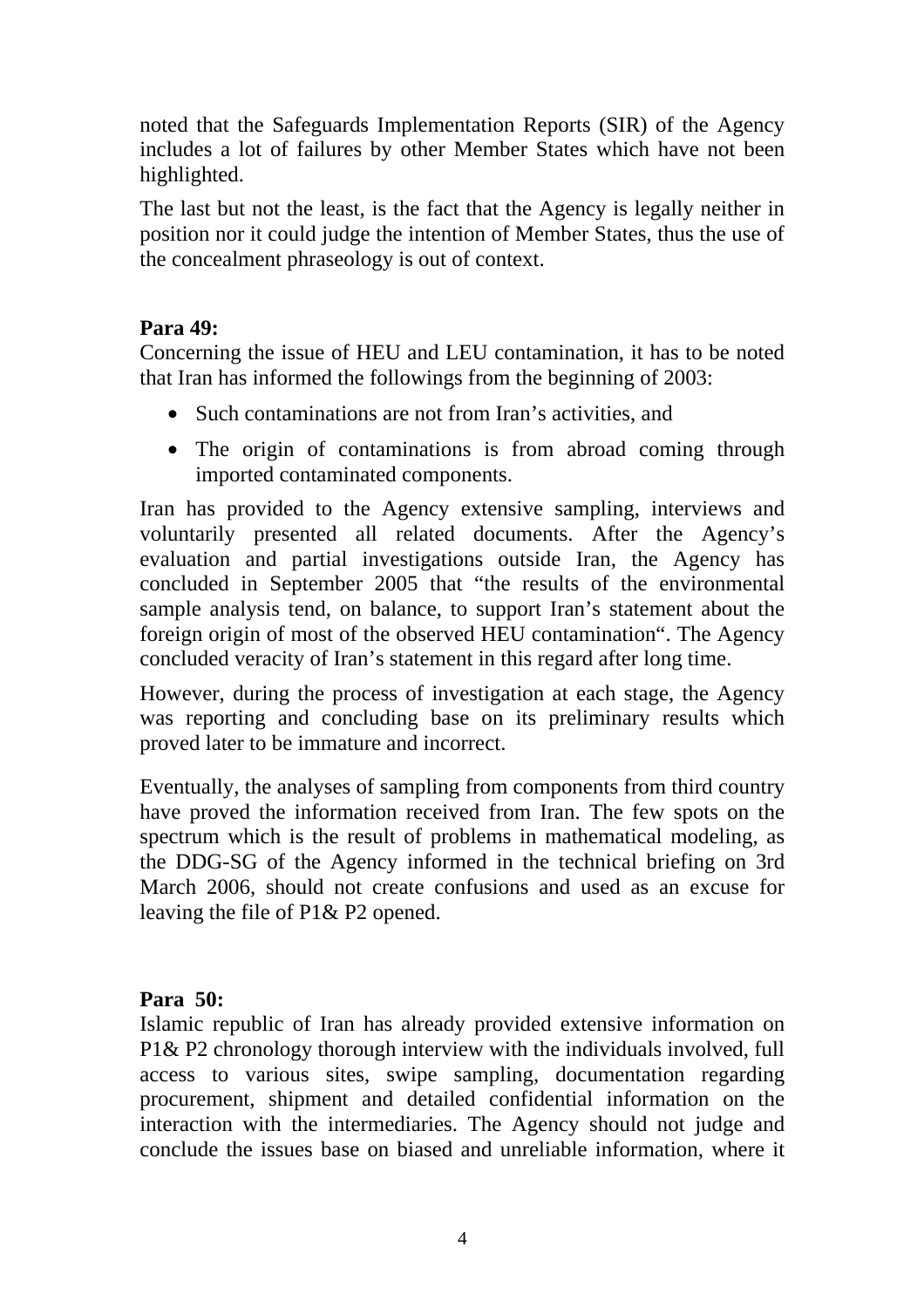has not been provided any documents to Iran to prove if any inconsistencies with the assertion that Iran has already made.

## **Para 51:**

Regarding the Agency's question on the work on the P2 design between 1995 and 2002, the followings are some of the reasons that there have not been any works during period 1995-2002 which have been provided to the Agency but not asserted in the report:

- P-1 was the National Project and not the P-2;
- Iran did not have any experience on centrifuge enrichment;
- Iran had not still obtained skills on P-1, thus it was technically a big mistake to jump to move to more advanced model such as P-2, before being mastered on P-1. This was also confirmed by the IAEA eminent enrichment expert;
- The former President of the Atomic Energy Organization of Iran was strongly of the belief that no work has to be conducted on P-2 before the achievement on the P-1;
- The commencement time of P-2 was the time that P-1 was in rather good hand and that the contract with an individual started in 2002;
- The inquiry of the P-2 items from abroad started in the contract period;
- The duration of an individual contract proves the assertion of the works conducted on P-2 in the indicated time;
- The Agency inspectors have already thoroughly reviewed and confirmed the activities done by the individual and its progress report;
- Had Iran conducted P-2 project during the said period (1995-2002, so called gap), then it should have procured items such as magnets from abroad, for the assembly and operation of even a single P-2 machine. The information that the Agency has obtained from sources including States Parties (date of any inquiry or purchase of magnets by Iran) proves that such measures have not taken place prior to the timing of individual contract in 2002;
- Had Iran worked on P-2 and obtained achievements, there was no logic to continue the national project and invest on P-1 in Natanz.

Unfortunately this logic was not recognized by the Agency in the ground that the issue not to be closed.

## **Para 52:**

The legal authority of the Agency has already been well defined in the Safeguards documents such as Comprehensive Safeguards and Additional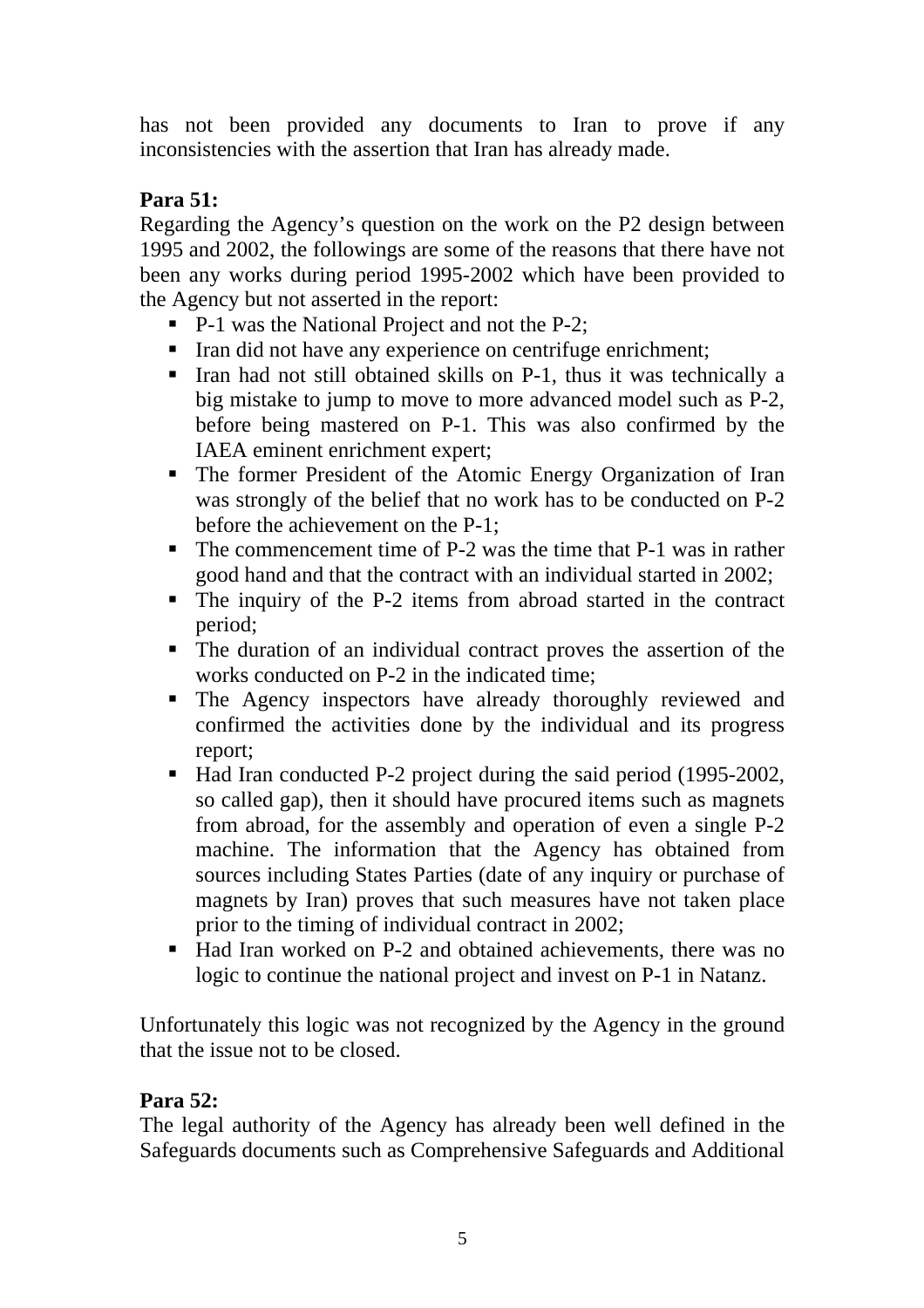Protocol, which are the result of intensive negotiations of the Member States considering the provisions of the IAEA Statute and the NPT.

Any additional legal authority therefore has to be negotiated by the member states and adopted as new additional safeguard measure. Therefore, this request by the Secretariat has nothing to do with the nuclear issue of Iran. Thus, the Secretariat should have been able to fulfill its mandate under the said Safeguards provisions.

Though, the request for transparency measures are far beyond the Agency' s mandate, and Iran has not any legal obligations in this regard, granted access to several military sites and environmental samples taken in addition to those mentioned in this report. It has to be noted that more than 30 samples taken from military sites and the result of the environmental samples did not indicate the presence of nuclear material at those locations, including Lavizan.

DG reported in Para 102 of GOV/2004/83: " ...the vegetation and soil samples collected from the Lavisan-Shian site have been analyzed and reveal no evidence of nuclear material ".

Transparency measures were fully made including interviews with several individuals, delivering several documents, visits the equipment.

The result of the inspections as reflected in this Para, is a crystal clear indication that over 3 years of continuous allegations by America and terrorist group supported by it, are baseless and the Agency has spent a lot of time and efforts for conducting inspections, sampling, interviews, review the documents which creating political tension among member states and damaging the credibility of the Islamic Republic of Iran and the IAEA which would by no means be easily compensated. It's time to stop such an unjustified trend.

#### **Para 53:**

It is essential to note that the Agency has been able to conclude the lack of undeclared nuclear material and activities in only 8 countries, most of which are not even the advanced countries in nuclear industry. Thus, it is not fair and justified to blame on Iran in this respect.

Although the preamble of this paragraph expresses "… that the Agency has not seen any diversion of nuclear material to nuclear weapons or other nuclear explosive devices", the Agency makes an hypothetical assumption in military oriented activities even not providing evidence on those allegations which the Agency claims "recent information available to the Agency".